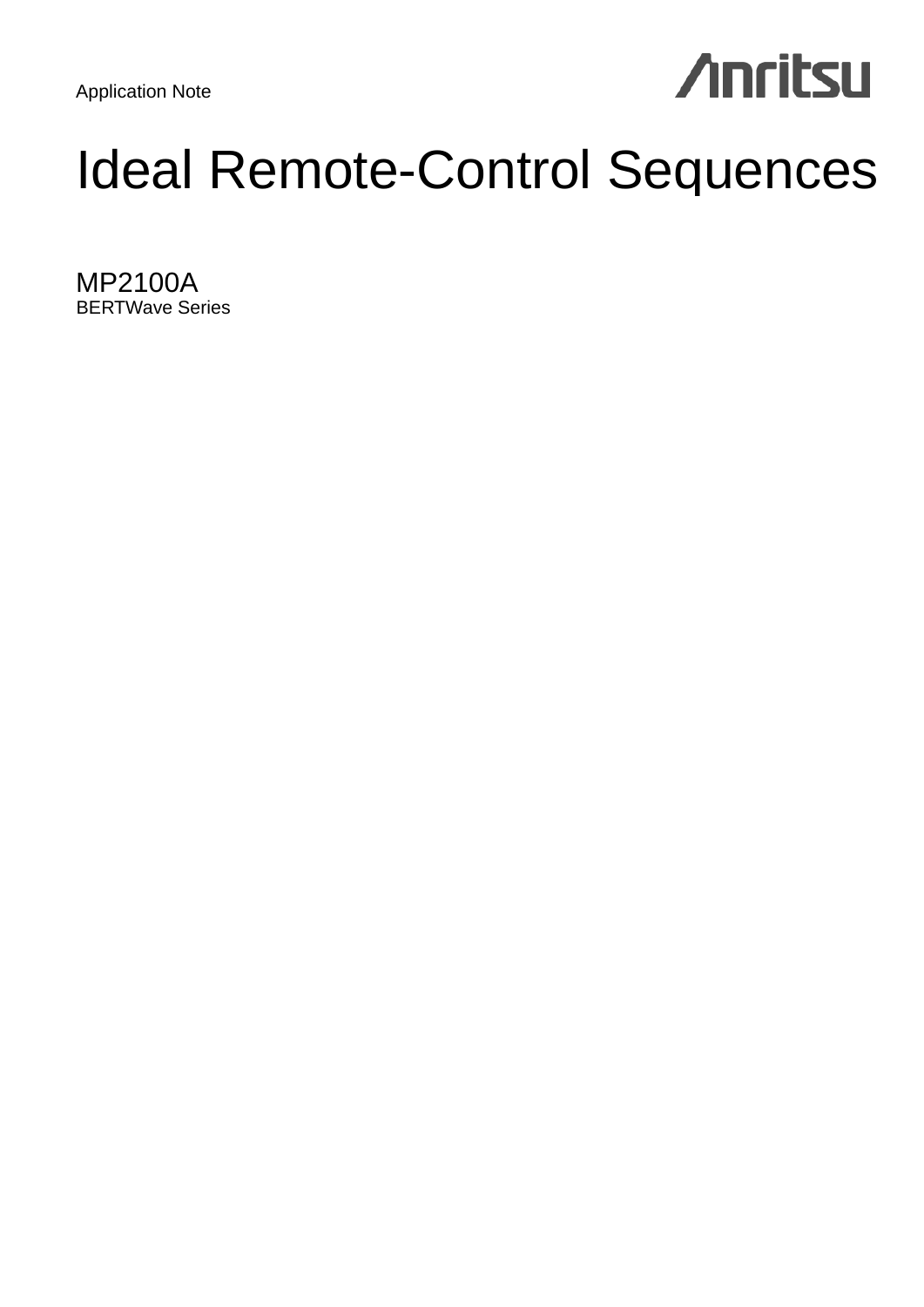## **Introduction**

The explosive increase in traffic volumes at data centers and on mobile networks is driving rising demand for optical modules supporting these networks, and optical module shipments are expected to achieve a CAGR (Compound Average Growth Rate) of 13% between 2011 and 2105. With the fast ramp-up in mass production, how to reduce production inspection start-up and running costs has become a key theme for makers.

The MP2100A BERTWave (Fig. 1) has been designed with production applications in mind to help cut initial line start-up costs as well as keep running costs low. In addition, support for useful remote commands helps cut measurement time.

This document explains some typical remote sequences making use of the MP2100A functions and speed. Using the remote sequences described in this document and selecting the best commands for optical module production from the MP2100A embedded remote commands will help you configure an easy-to-use efficient optical module test system.



## **MP2100A BERTWave**

All-in-one instrument supporting simultaneous BER measurements and Eye-pattern analysis

|  | <b>MP2101A BERTWave PE</b> |  |
|--|----------------------------|--|
|  |                            |  |

BER tester supporting 125 Mbit/s to 12.5 Gbit/s

## **MP2102A BERTWave SS**

Eye/Pulse pattern tester supporting high-speed mask tests

| <b>MP2100A BERTWave</b>    | <b>BERT</b> | Eye/Pulse Scope |
|----------------------------|-------------|-----------------|
| <b>MP2101A BERTWave PE</b> | RFRT        |                 |
| <b>MP2102A BERTWave SS</b> |             | Eye/Pulse Scope |

*Fig. 1. BERTWave Series*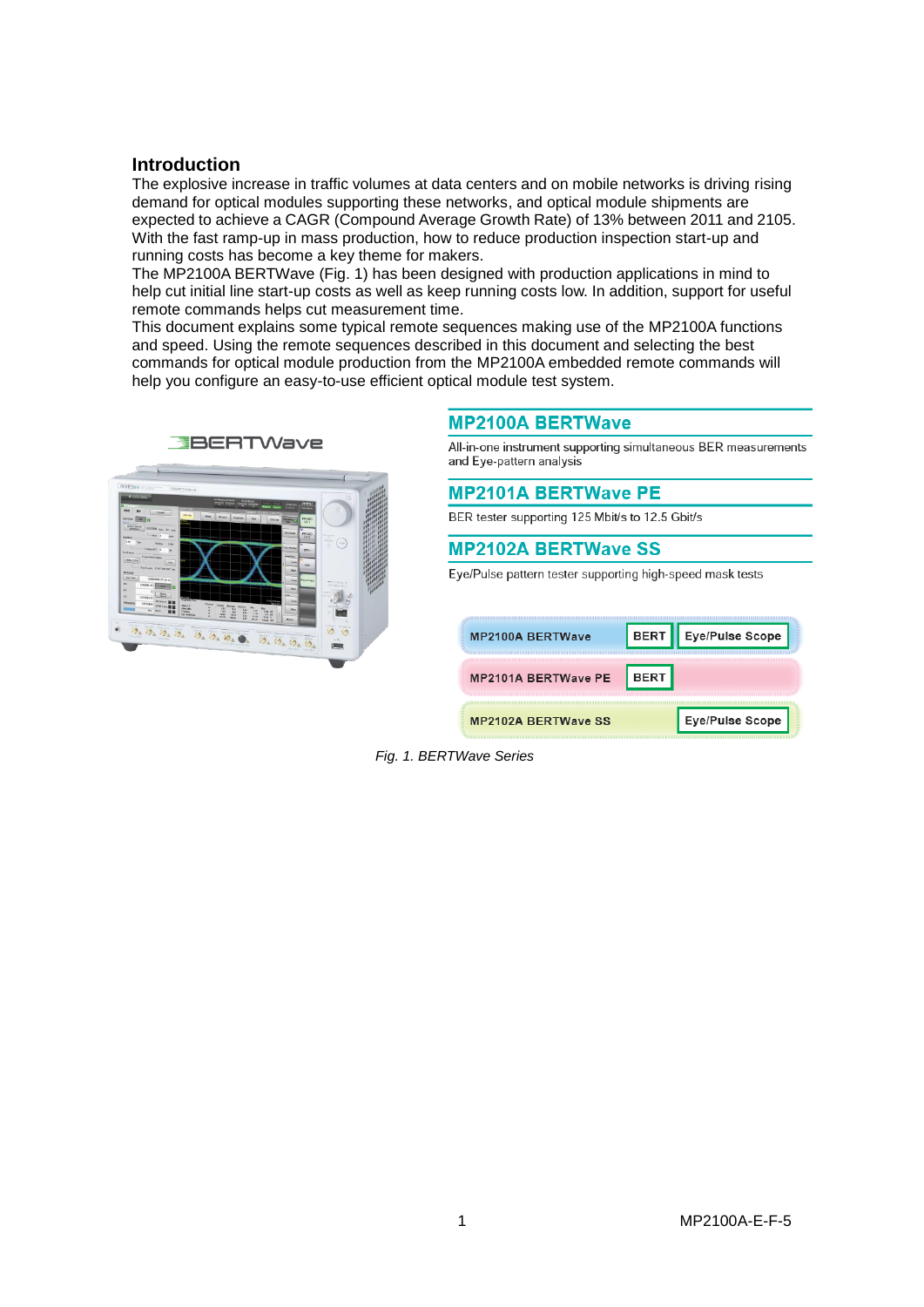## **Optical Module Test System**

Many optical modules supporting various communications standards have been released recently but this document explains the evaluation method for the common 10GBASE-LR SFP+ module. Fig. 2 and 3 show the measurement setups for evaluating both the optical and electrical characteristics of optical modules (Table 1).



*Fig. 2. Measurement Setup using MP2100A Fig. 3. Measurement Setup using MP2102A*

| Table 1 Test Items   |                                                         |  |  |
|----------------------|---------------------------------------------------------|--|--|
| Interface            | <b>Test Items</b>                                       |  |  |
| <b>Electrical IF</b> | Jitter p-p, Jitter rms, Rise Time, Fall Time, etc.      |  |  |
| <b>Optical IF</b>    | <b>Extinction Ratio, Average Power Adjustment</b>       |  |  |
|                      | Cross Point, Average Power, Extinction Ratio, OMA, etc. |  |  |
|                      | Mask Margin                                             |  |  |
| Common               | <b>Optical RX Sensitivity</b>                           |  |  |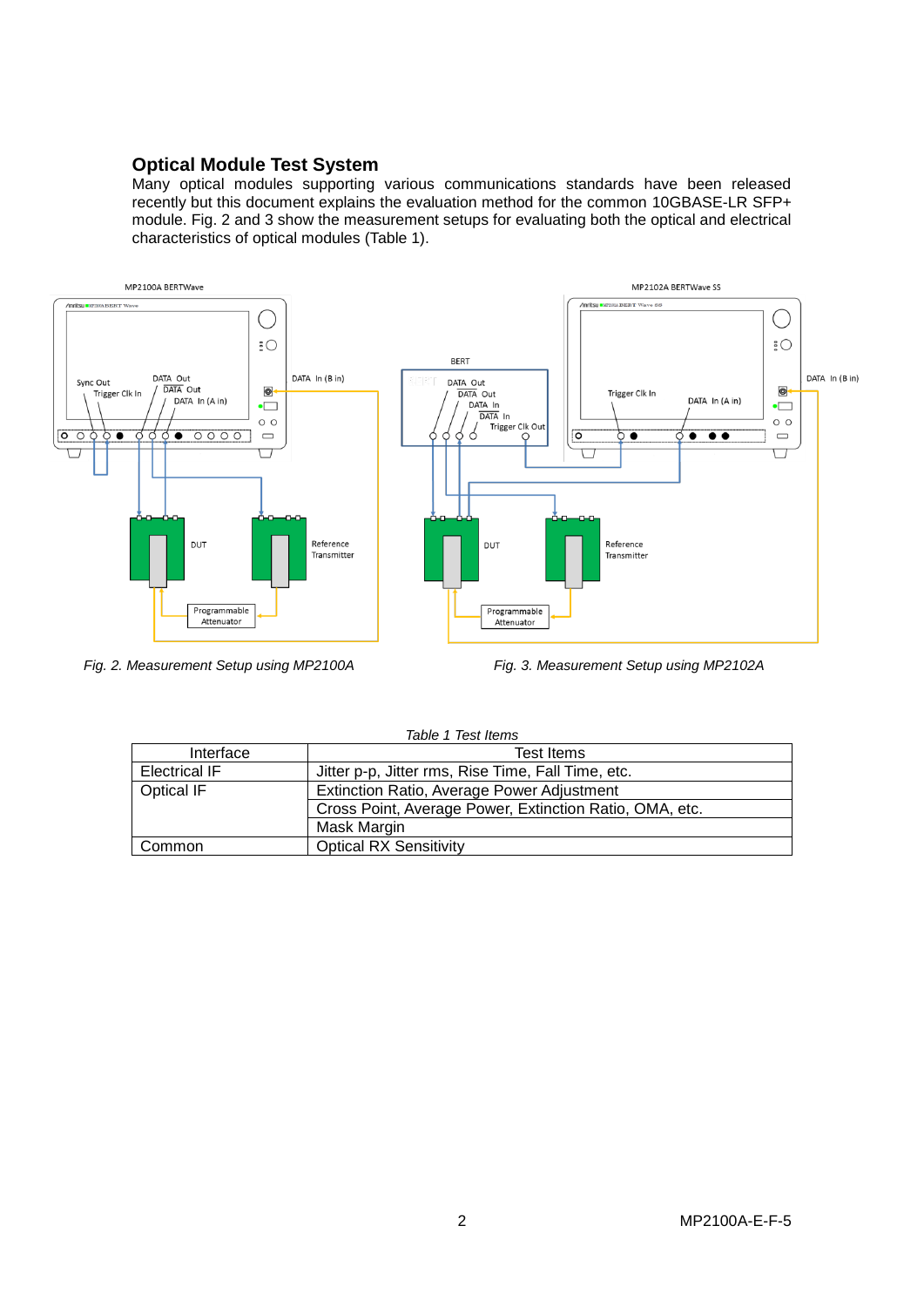## **Ideal Remote Sequence**

To explain the ideal remote sequence, this section presents a block diagram of the evaluation items at measurement of the optical module (Fig. 4). There are MP2100A configuration with an Eye/Pulse Scope plus BERT and MP2102A with only an Eye/pulse Scope. Since the configurations have different settings, the sequence is shown as a flow block diagram.



*Fig. 4. Optical Module Remote Access Flow Diagram Blocks*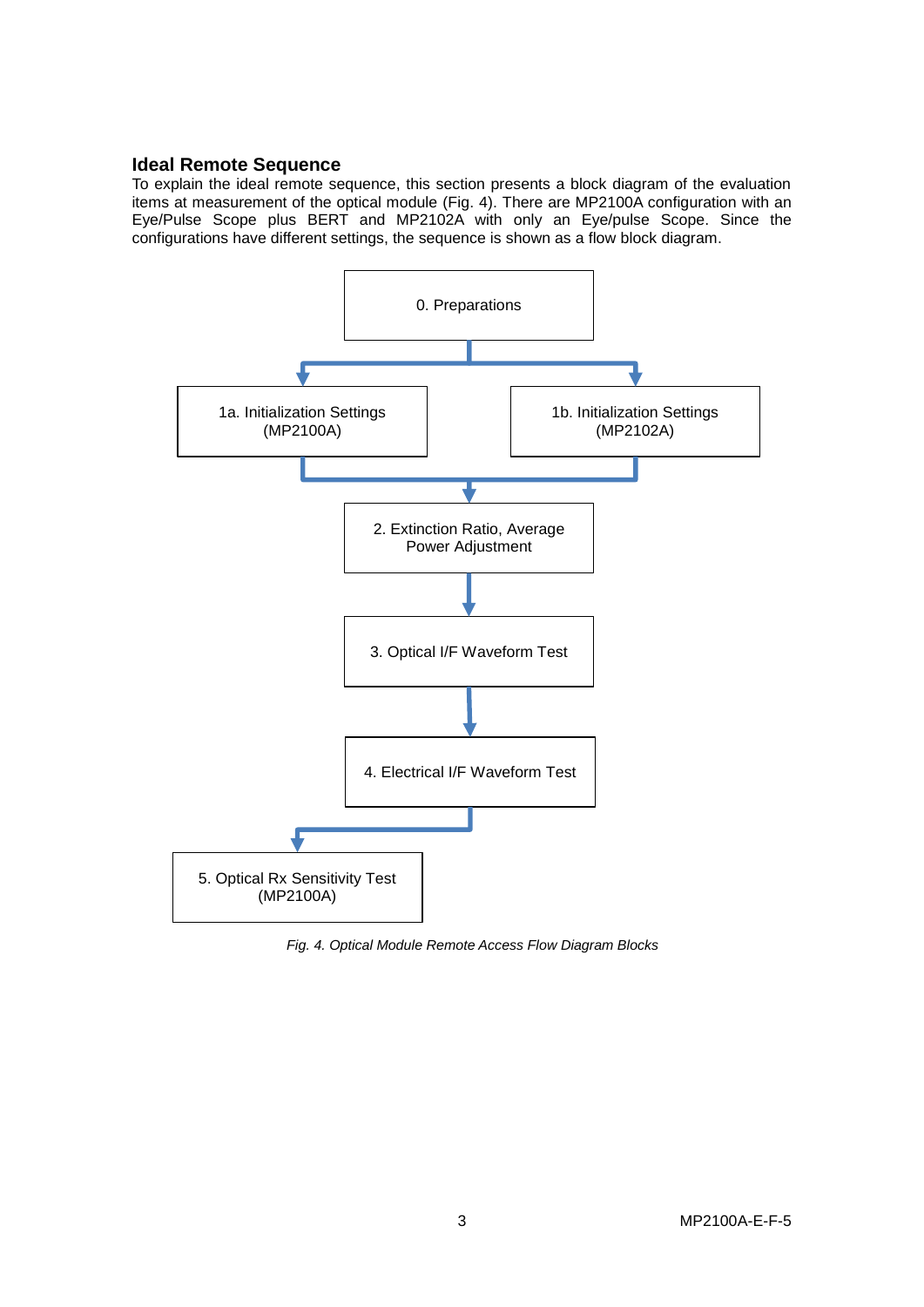Note the following precautions when describing each command.

Note 1: Use a Line Feed (LF 0A backslash n) as the line terminator. Note 2: To prevent communications timeouts between executing messages, set the PC controller interface timeout time to more than 30 seconds. In addition, set it to more than 60 seconds when performing calibration.

## *0. Preparations*

Use the following procedure (Table 2) to initialize and calibrate the system before use.

| Step    | Module                 | <b>Function</b>              | <b>Remote Command</b>     | Remarks                                                                                        |
|---------|------------------------|------------------------------|---------------------------|------------------------------------------------------------------------------------------------|
| $0 - 1$ | Common                 | Initialization               | :SYSTem:MEMory:INITialize |                                                                                                |
| $0 - 2$ | <b>EYE/Pulse Scope</b> | Selects "EYE/Pulse Scope"    | :MODule:ID 5              |                                                                                                |
| $0 - 3$ | <b>EYE/Pulse Scope</b> | Calibrates "EYE/Pulse Scope" | :CALibrate:AMPLitude      | Adds 60 s of wait time<br>Checks that no signal<br>input to CHA in, CHB in,<br>and Trigger Clk |

*Table 2 Preparation Setting Sequence*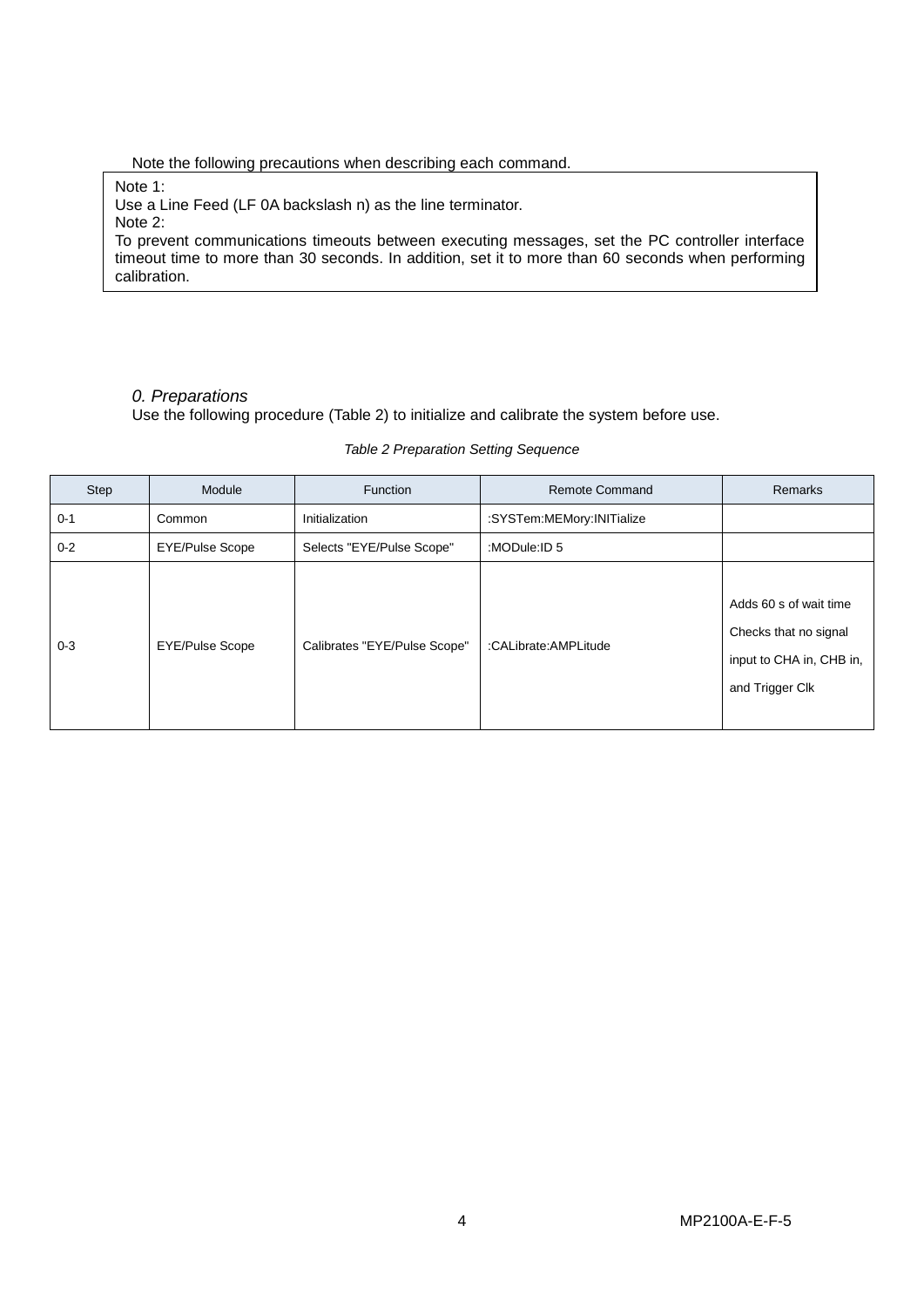## *1a/1b. Initialization Settings (MP2100A/MP2102A)*

These commands initialize the system. They set the bit rates, electrical signal parameters (amplitude and test pattern), optical signal wavelength, filters, etc., used by most modules. Execute the settings according to the following procedures (Tables 3 and 4).

| <b>Step</b> | Module                 | Function                                              | <b>Remote Command</b>                                                  | <b>Remarks</b>                                                                                                    |
|-------------|------------------------|-------------------------------------------------------|------------------------------------------------------------------------|-------------------------------------------------------------------------------------------------------------------|
| $1a-1$      | PPG/ED 1ch             | Selects "PPG/ED Ch1"                                  | :MODule:ID 1                                                           |                                                                                                                   |
| $1a-2$      | PPG/ED 1ch             | Displays "PPG/ED Ch1"<br>screen                       | :DISPlay:ACTive 1                                                      |                                                                                                                   |
| $1a-3$      | PPG/ED 1ch             | Sets bit rate, offset, amplitude,<br>and test pattern | :SENSe:PARam:AEXECute<br>1,0,1,0,¥"10G_LAN¥",10312500,0,PRBS<br>31,0.5 | 10GbE, PRBS31, 0.5<br>$Vp-p$<br>Batch-sets parameter<br>settings to shorten<br>measuring instrument<br>setup time |
| $1a-4$      | PPG/ED 1ch             | Sets Sync Out                                         | :OUTPut:SYNC:SOURce PPG1CLOC8                                          | Sets to PPG1CH 1/8<br>Clk                                                                                         |
| $1a-5$      | PPG/ED 1ch             | Sets data input conditions                            | :INPut:DATA:INTerface DATA                                             | Electrical CH (CHA in)                                                                                            |
| $1a-6$      | O/E                    | Selects "O/E"                                         | :MODule:ID 4                                                           |                                                                                                                   |
| 1a-7        | O/E                    | Selects filter                                        | :SENSe:INPut:FILTer 5                                                  | 10 GbE                                                                                                            |
| $1a-8$      | O/E                    | Selects wavelength                                    | :SENSe:INPut:WAVLength 1310                                            | 1310 nm                                                                                                           |
| $1a-9$      | O/E                    | Enables correction factor                             | :CONFigure:EXRCorrection 1                                             | Set as necessary                                                                                                  |
| $1a-10$     | O/E                    | Sets correction factor value                          | :CONFigure:EXRCorrection:FACTor<br>3.00                                | Set so that extinction<br>ratio becomes reference<br>value                                                        |
| $1a-11$     | <b>EYE/Pulse Scope</b> | Selects "EYE/Pulse Scope"                             | :MODule:ID 5                                                           |                                                                                                                   |
| $1a-12$     | <b>EYE/Pulse Scope</b> | Displays "EYE/Pulse Scope"<br>screen                  | :DISPlay:ACTive 5                                                      |                                                                                                                   |
| $1a-13$     | <b>EYE/Pulse Scope</b> | Sets sample number                                    | :SENSe:OPTion:MAX:SAMPles:NUMber<br>2039                               | 2039                                                                                                              |
| $1a-14$     | EYE/Pulse Scope        | Enables bit rate tracking<br>function                 | :CONFigure:TRACking:DRATe 1                                            | Tracking ON (sets bit<br>rate and clock rate<br>tracking function)                                                |
| $1a-15$     | <b>EYE/Pulse Scope</b> | Sets to PPG 1ch                                       | :CONFigure:TRACking:DRATe:MASTer<br>$\pmb{0}$                          | Sets PPG 1ch as<br>tracking target                                                                                |

#### *Table 3 Initialization Setting Sequence using MP2100A*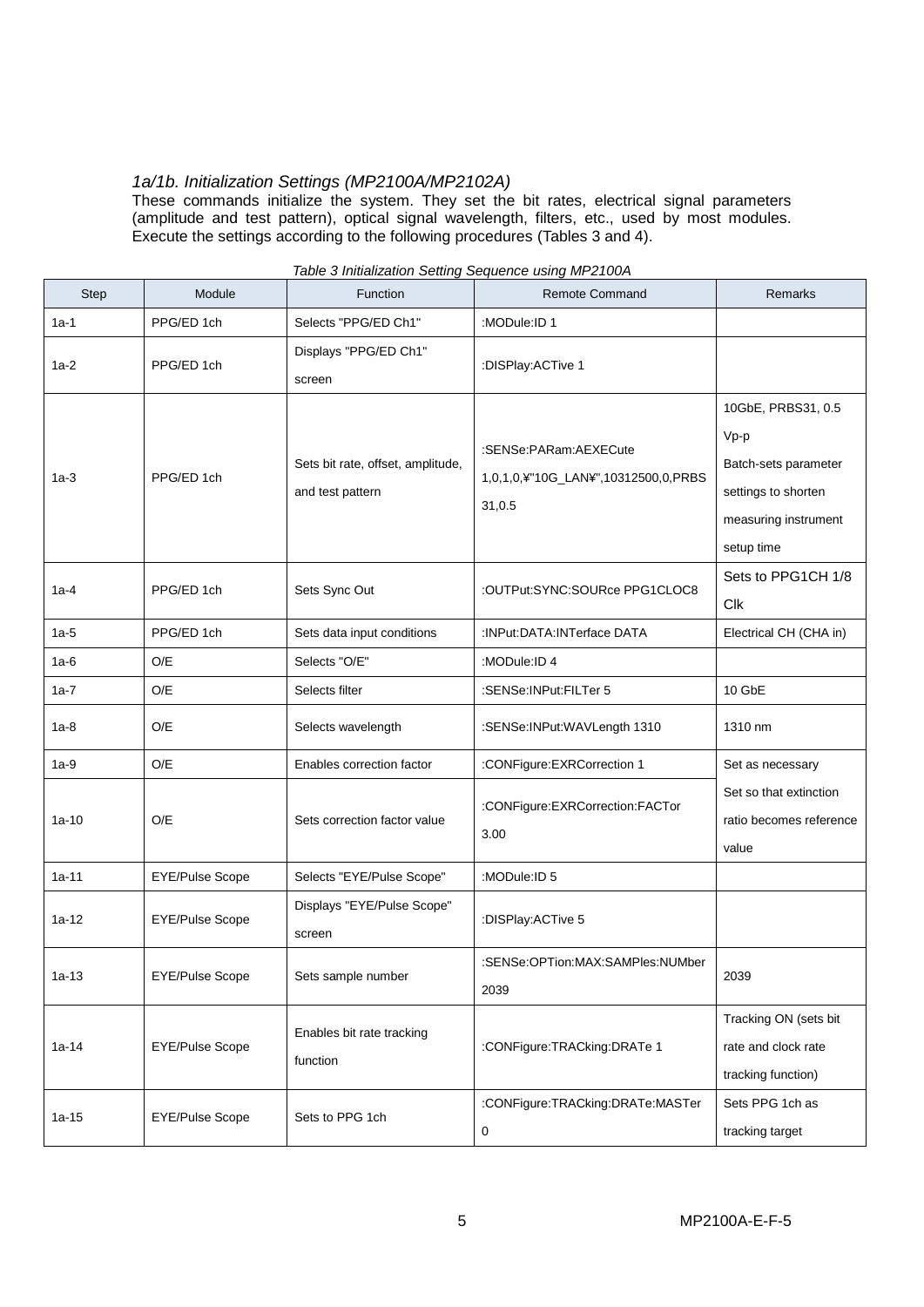| <b>Step</b> | Module                 | Function                             | Remote Command                           | <b>Remarks</b>                                             |
|-------------|------------------------|--------------------------------------|------------------------------------------|------------------------------------------------------------|
| $1b-1$      | O/E                    | Selects "O/E"                        | :MODule:ID 4                             |                                                            |
| $1b-2$      | O/E                    | Selects filter                       | :SENSe:INPut:FILTer 5                    | 10 GbE                                                     |
| $1b-3$      | O/E                    | Selects wavelength                   | :SENSe:INPut:WAVLength 1310              | 1310 nm                                                    |
| $1b-4$      | O/E                    | Enables correction factor            | :CONFigure:EXRCorrection 1               | Set as necessary                                           |
| $1b-5$      | O/E                    | Sets correction factor               | :CONFigure:EXRCorrection:FACTor<br>3.00  | Set so that extinction<br>ratio becomes reference<br>value |
| $1b-6$      | <b>EYE/Pulse Scope</b> | Selects "EYE/Pulse Scope"            | :MODule:ID 5                             |                                                            |
| $1b - 7$    | <b>EYE/Pulse Scope</b> | Displays "EYE/Pulse Scope"<br>screen | :DISPlay:ACTive 5                        |                                                            |
| $1b-8$      | <b>EYE/Pulse Scope</b> | Sets sample number                   | :SENSe:OPTion:MAX:SAMPles:NUMber<br>2039 | 2039                                                       |
| $1b-9$      | <b>EYE/Pulse Scope</b> | Sets bit rate                        | :SENSe:TIME:DATRate 10.3125 Gbps         | 10.3125 Gbit/s                                             |
| $1b-10$     | <b>EYE/Pulse Scope</b> | Sets trigger division ratio          | :SENSe:TIME:DIVRatio 16, CLKR            | Set division ratio<br>according to external<br>trigger     |
| $1b-11$     | <b>EYE/Pulse Scope</b> | Sets Acquire Clock Rate              | :SENSe:TIME:ACQClock?                    |                                                            |

*Table 4 Initialization Setting Sequence using MP2102A*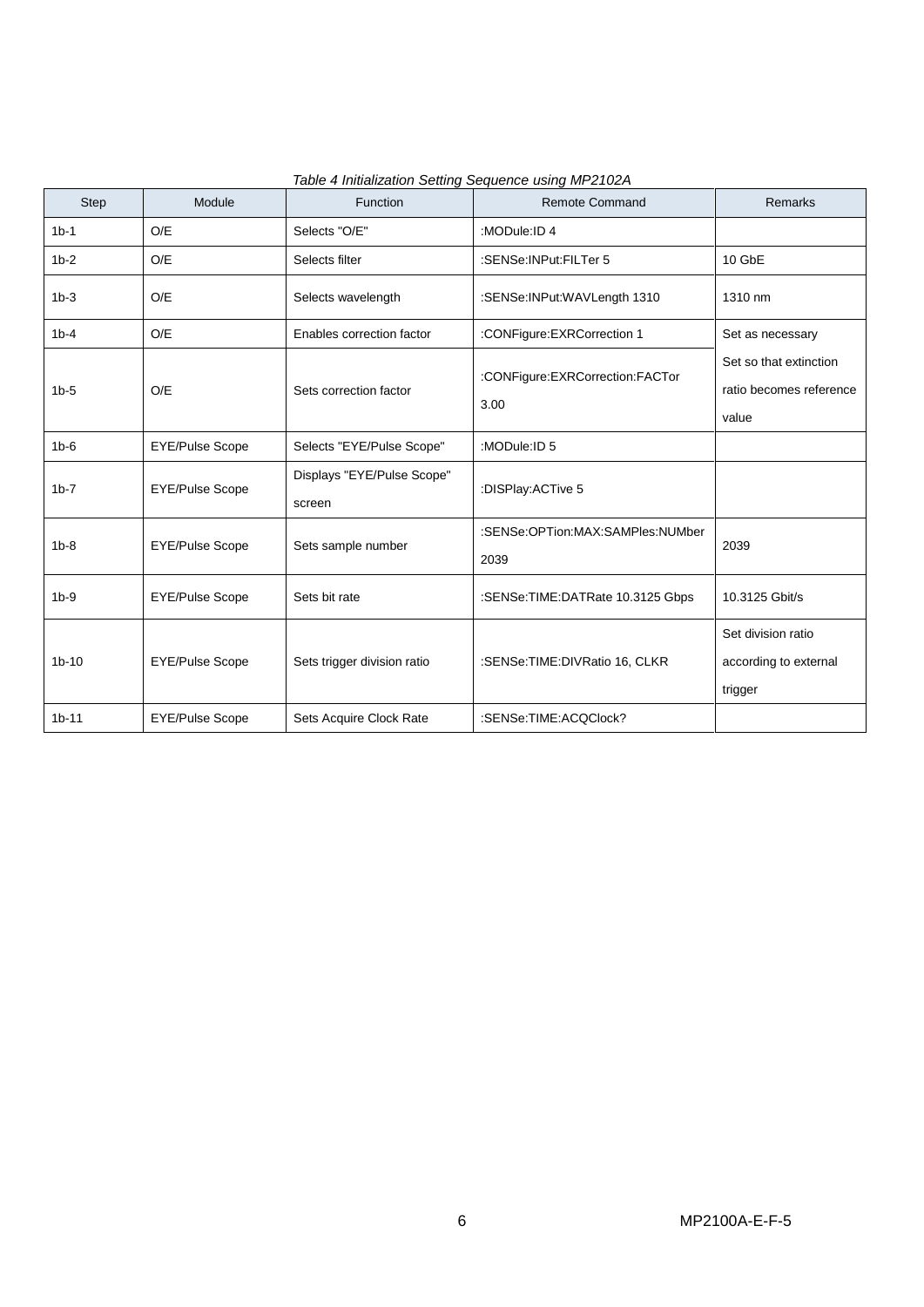## *2. Extinction Ratio and Average Power Adjustment*

These commands adjust the extinction ratio and average power; the ranges of each are determined by each standard. Since the adjustment must be within these ranges, adjust to the optimum position is performed while the extinction ratio and average power are changed quickly. Execute the settings according to the following procedures (Table 5).

| <b>Step</b> | Module                 | Function                              | <b>Remote Command</b>                   | <b>Remarks</b>                  |
|-------------|------------------------|---------------------------------------|-----------------------------------------|---------------------------------|
| $2 - 1$     | PPG/ED 1ch             | Selects "PPG/ED Ch1"                  | :MODule:ID 1                            |                                 |
| $2 - 2$     | PPG/ED 1ch             | Sets PPG output to ON                 | :OUTPut:DATA:OUTPut ON                  |                                 |
| $2 - 3$     | <b>EYE/Pulse Scope</b> | Selects "EYE/Pulse Scope"             | :MODule:ID 5                            |                                 |
| $2 - 4$     | EYE/Pulse Scope        | Sets CHA OFF                          | :SENSe:INPut:CHA OFF                    |                                 |
| $2 - 5$     | EYE/Pulse Scope        | Sets CHB ON                           | :SENSe:INPut:CHB ON                     |                                 |
| $2 - 6$     | <b>EYE/Pulse Scope</b> | Selects accumulation mode             | :SENSe:ACCUmulation:TYPe<br>PERSistency | Persistency                     |
| $2 - 7$     | <b>EYE/Pulse Scope</b> | Sets measurement channel              | :CONFigure:MEASure:CHANnel B            |                                 |
| $2 - 8$     | <b>EYE/Pulse Scope</b> | Sets y-axis scale                     | :DISPlay:WINDow:Y:DIVision:CHB 200      |                                 |
| $2 - 9$     | <b>EYE/Pulse Scope</b> | Selects test mode                     | :CONFigure:MEASure:TYPe AMPTIME         | Amplitude/Time test             |
| $2 - 10$    | <b>EYE/Pulse Scope</b> | Displays average power<br>measurement | :CONF:MEAS:AMPTIME1 CHB, 6              | Average Power                   |
| $2 - 11$    | <b>EYE/Pulse Scope</b> | Displays extinction ratio             | :CONF:MEAS:AMPTIME2 CHB, 8              | <b>Extinction Ratio</b>         |
| $2 - 12$    | <b>EYE/Pulse Scope</b> | <b>Executes EYE/Pulse Scope</b>       | :SAMPling:STATus RUN                    |                                 |
| $2 - 13$    | <b>EYE/Pulse Scope</b> | Queries average power                 | :FETCh:AMPLitude:AVEPower?              | Repeat until average            |
| $2 - 14$    | <b>EYE/Pulse Scope</b> | Queries extinction ratio              | :FETCh:AMPLitude:EXTRatio?              | power and extinction            |
| $2 - 15$    | <b>EYE/Pulse Scope</b> | Clear screen                          | :DISPlay:WINDow:GRAPhics:CLEar          | ratio become expected<br>values |

#### *Table 5 Extinction Ratio and Average Power Adjustment Sequence*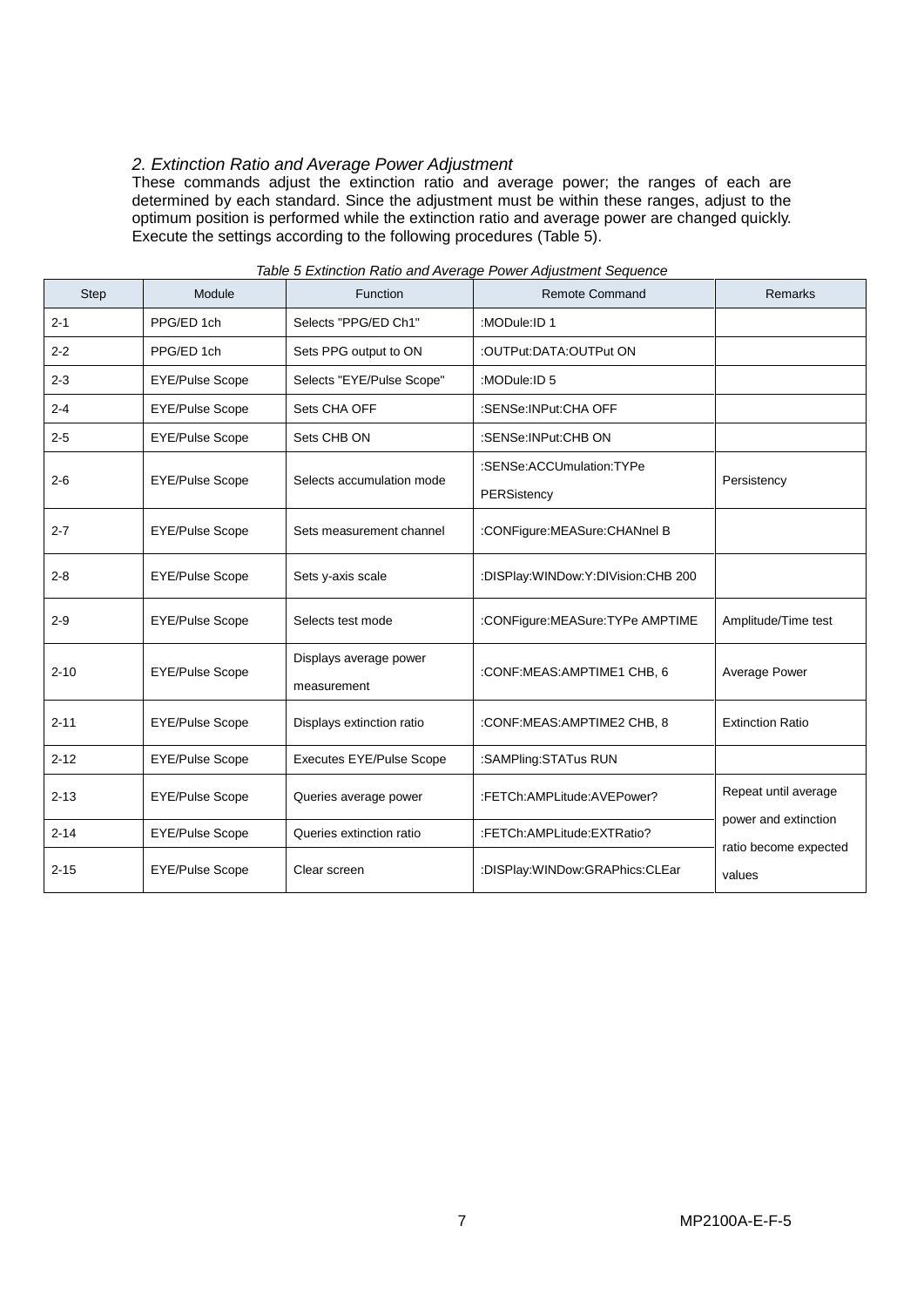## *3. Optical IF Waveform Test*

These commands execute the waveform test of the optical signal output from the optical module. This is a key test for confirming the optical module characteristics and is an index indicating the interoperability of transceivers in the network and the performance superiority. To confirm that the output optical signal quality meets the standards, the crosspoint, average power, extinction ratio, and OMA are evaluated, and a mask margin test is performed to evaluate the margin of the mask determined by the standard. Execute the settings according to the following procedures (Table 6).

| <b>Step</b> | Module          | Function                     | <b>Remote Command</b>                  | <b>Remarks</b>                |
|-------------|-----------------|------------------------------|----------------------------------------|-------------------------------|
| $3 - 1$     | PPG/ED 1ch      | Select "PPG/ED Ch1"          | :MODule:ID 1                           |                               |
| $3 - 2$     | PPG/ED 1ch      | Sets PPG Ch1 output to ON    | :OUTPut:DATA:OUTPut ON                 |                               |
| $3-3$       | Eye/Pulse Scope | Selects "Eye/Pulse Scope"    | :MODule:ID 5                           |                               |
| $3 - 4$     | Eye/Pulse Scope | Selects "Limited"            | :SENSe:ACCUmulation:TYPe LIMited       | Limited                       |
| $3-5$       | Eye/Pulse Scope | Sets number of captured      | :SENSe:ACCUmulation:LIMit              | 1000                          |
|             |                 | waveforms                    | WAVeform, 1000                         |                               |
| $3-6$       | Eye/Pulse Scope | Sets CHA ON                  | :SENSe:INPut:CHA OFF                   |                               |
| $3 - 7$     | Eye/Pulse Scope | Sets CHB OFF                 | :SENSe:INPut:CHB ON                    |                               |
| $3 - 8$     | Eye/Pulse Scope | Sets measurement channel     | :CONFigure:MEASure:CHANnel B           |                               |
| $3-9$       | Eye/Pulse Scope | Selects test mode            | :CONFigure:MEASure:TYPe AMPMask        | Amplitude/Time & Mask<br>test |
| $3 - 10$    | Eye/Pulse Scope | Opens mask file              | :CONFigure:MASK:TYPe 11                | 10GbE LAN/PHY                 |
| $3 - 11$    | Eye/Pulse Scope | Displays crosspoint          | :CONFigure:MEASure:AMPTIME 1 CHA,<br>4 | Crosspoint                    |
| $3 - 12$    |                 | Displays average power (dBm) | :CONFigure:MEASure:AMPTIME 2 CHA,      |                               |
|             | Eye/Pulse Scope | measurement                  | 6                                      | Average power (dBm)           |
| $3 - 13$    |                 | Displays extinction ratio    | :CONFigure: MEASure: AMPTIME 3 CHA,    | Extinction ratio              |
|             | Eye/Pulse Scope | measurement                  | 8                                      |                               |
| $3 - 14$    | Eye/Pulse Scope | Displays OMA (mW)            | :CONFigure: MEASure: AMPTIME 4 CHA,    | OMA (mW)                      |
|             |                 | measurement                  | 15                                     |                               |
|             |                 |                              |                                        | Execution time: 1 s           |
|             |                 |                              |                                        | approx.                       |
| $3 - 15$    | Eye/Pulse Scope | Executes auto-scale          | :DISPlay:WINDow:SCALe:AUTOscale        | Sets fast auto-scale for      |
|             |                 | (high-speed mode)            | <b>BOTH</b>                            | adjusting horizontal-axis     |
|             |                 |                              |                                        | offset and vertical-axis      |
|             |                 |                              |                                        | scale only                    |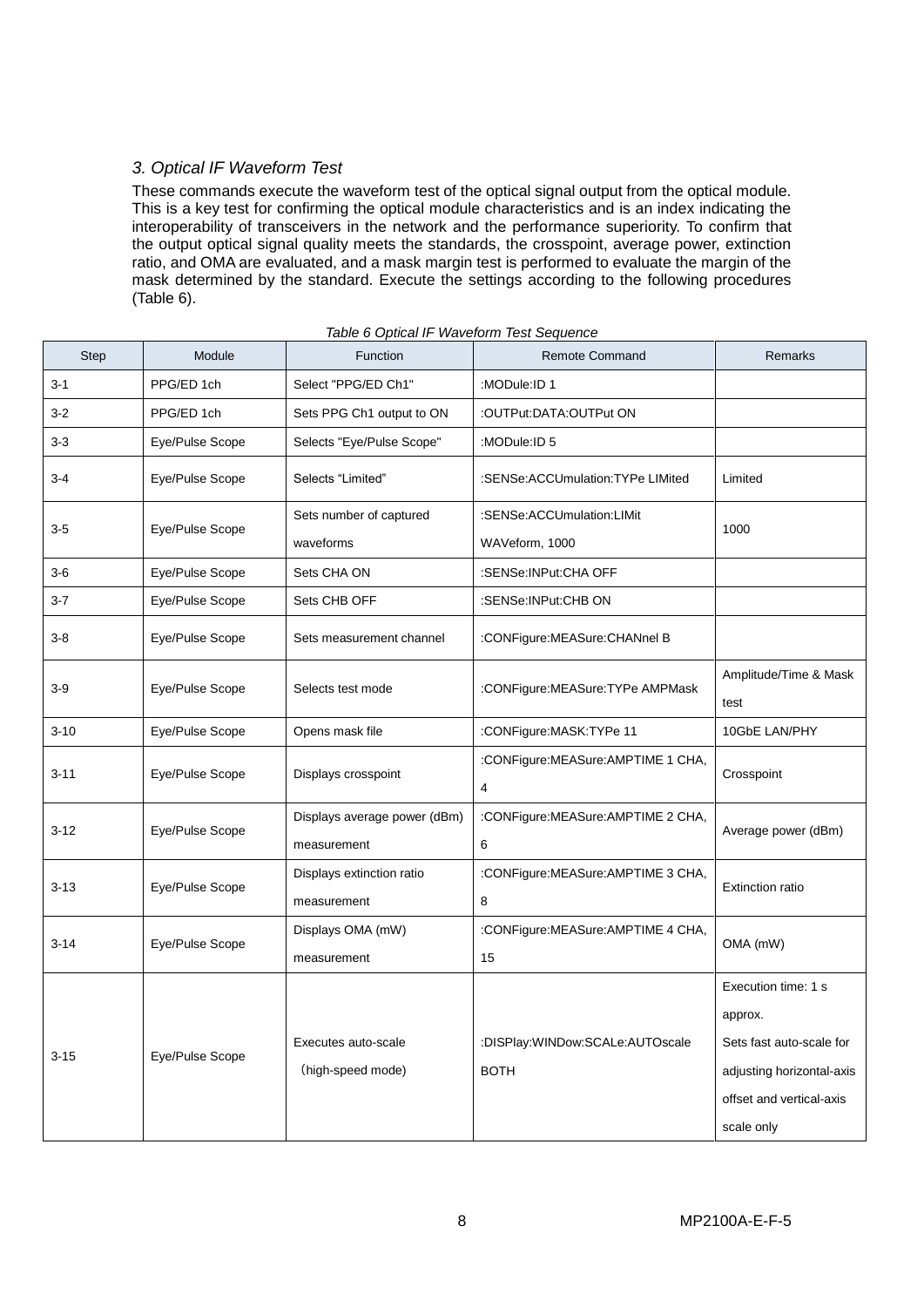| $3 - 16$ | Eye/Pulse Scope | <b>Executes Eye/Pulse Scope</b>         | :SENSe:SAMPling:STATus RUN                                                  |                                  |
|----------|-----------------|-----------------------------------------|-----------------------------------------------------------------------------|----------------------------------|
| $3 - 17$ | Eye/Pulse Scope | Queries status                          | :SAMPling:STATus?                                                           | Queries until "HOLD"<br>returned |
| $3 - 18$ | Eye/Pulse Scope | Updates mask position                   | :CONFigure:MASK:UPDate                                                      |                                  |
| $3 - 19$ | Eye/Pulse Scope | Executes mask test                      | :MEASure:MASK:MARGin?                                                       |                                  |
| $3 - 20$ | Eye/Pulse Scope | Queries crosspoint value                | :FETCh:AMPLitude:CROSsing?                                                  | Crosspoint                       |
| $3 - 21$ | Eye/Pulse Scope | Queries measured average<br>power (dBm) | :FETCh:AMPLitude:AVEPower?                                                  | Average power (dBm)              |
| $3-22$   | Eye/Pulse Scope | Queries measured extinction<br>ratio    | :FETCh:AMPLitude:EXTRatio?                                                  | Extinction ratio                 |
| $3 - 23$ | Eye/Pulse Scope | Queries measured OMA (mW)               | :FETCh:AMPLitude:OMA:MW?                                                    | OMA (mW)                         |
| $3 - 24$ | Eye/Pulse Scope | Copies screen data                      | :SENSe:EYEPulse:PRINt:COPY<br>"10G_SN1234_O", "D:¥User¥10G",<br><b>JPEG</b> |                                  |
| $3 - 25$ | Common          | Transfers copied screen data            | :SYSTem:DISPlay:DATA?                                                       | (Note 1)                         |

(Note 1) Binary data starts at the header number symbol (#) and continues until after the numeric indicating the data length. When the character after the number symbol (#) is not 0, it indicates the number of figures in the data length; the binary data continues after the numeric indicating the data length.

Example:

 $+42002$ an%\*qe4445+¥...  $\bigwedge$  2002 bytes binary data  $4$  digits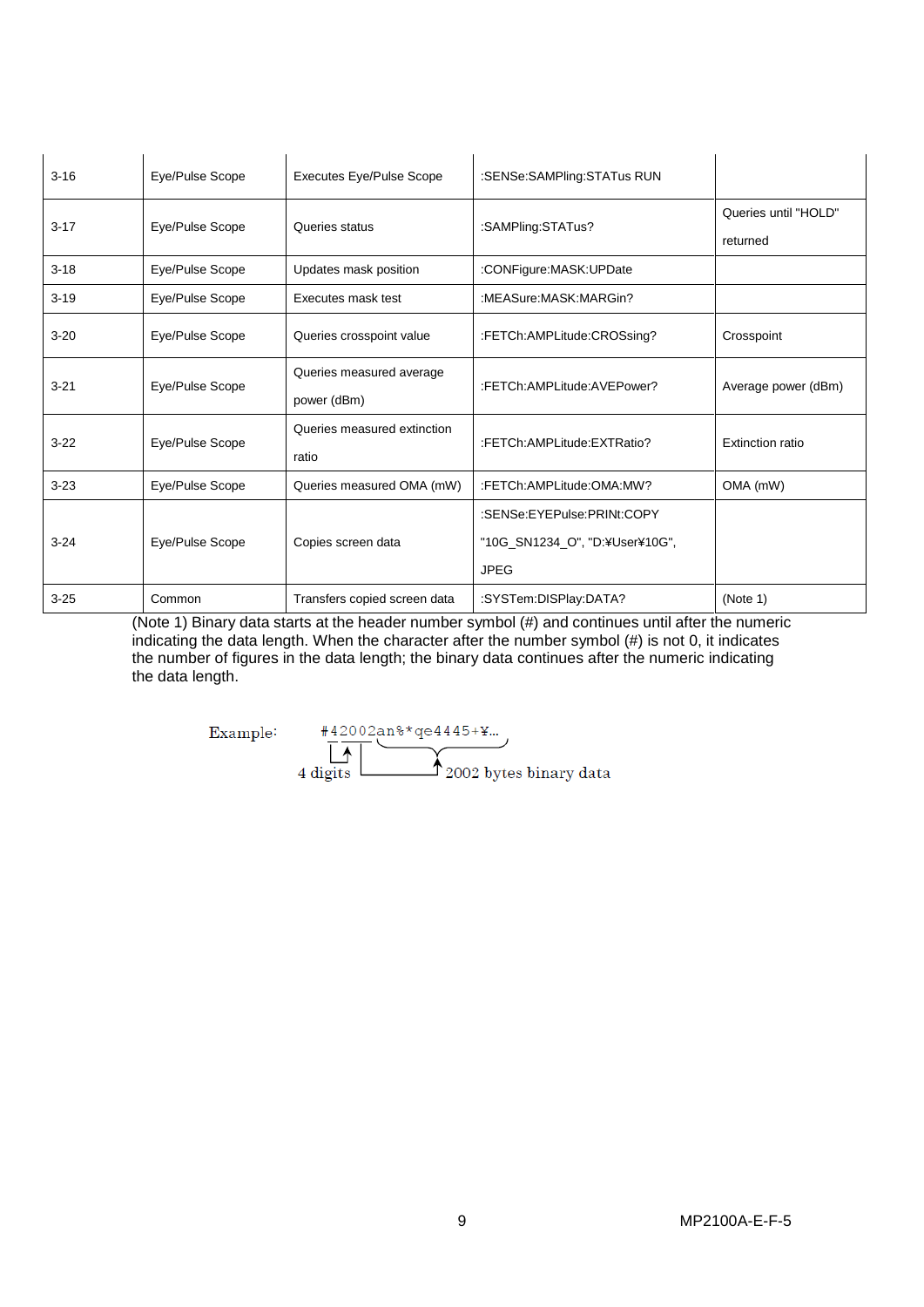## *4. Electrical IF Waveform Test*

These commands execute the waveform test of the signal output from the electrical interface of the optical module. The jitter, rise and fall times are evaluated to confirm that the quality of the output electrical signal meets the standards. Execute the settings according to the following procedures (Table 7).

| Step     | Module          | Function                                          | <b>Remote Command</b>                          | Remarks                                                                                                                           |
|----------|-----------------|---------------------------------------------------|------------------------------------------------|-----------------------------------------------------------------------------------------------------------------------------------|
| 4-1      | PPG/ED 1ch      | Selects "PPG/ED Ch1"                              | :MODule:ID 1                                   |                                                                                                                                   |
| 4-2      | PPG/ED 1ch      | Sets PPG Ch1 output to ON                         | :OUTPut:DATA:OUTPut ON                         |                                                                                                                                   |
| 4-3      | Eye/Pulse Scope | Selects "Eye/Pulse Scope"                         | :MODule:ID 5                                   |                                                                                                                                   |
| 4-4      | Eye/Pulse Scope | Selects "Limited"                                 | :SENSe:ACCUmulation:TYPe LIMited               | Limited                                                                                                                           |
| $4 - 5$  | Eye/Pulse Scope | Sets number of captured<br>waveforms              | :SENSe:ACCUmulation:LIMit<br>WAVeform, 100     | 100 waveforms                                                                                                                     |
| 4-6      | Eye/Pulse Scope | Sets CHA ON                                       | :SENSe:INPut:CHA ON                            |                                                                                                                                   |
| 4-7      | Eye/Pulse Scope | Sets CHB OFF                                      | :SENSe:INPut:CHB OFF                           |                                                                                                                                   |
| 4-8      | Eye/Pulse Scope | Sets measurement channel                          | :CONFigure:MEASure:CHANnel A                   |                                                                                                                                   |
| 4-9      | Eye/Pulse Scope | Selects test mode                                 | :CONFigure:MEASure:TYPe AMPTIME                | Amplitude/Time test                                                                                                               |
| 4-10     | Eye/Pulse Scope | Displays jitter (p-p)<br>measurement              | :CONFigure:MEASure:AMPTIME 1 CHA,<br>9         | Jitter (p-p)                                                                                                                      |
| $4 - 11$ | Eye/Pulse Scope | Displays jitter (RMS)<br>measurement              | :CONFigure:MEASure:AMPTIME 2 CHA,<br>10        | Jitter (RMS)                                                                                                                      |
| 4-12     | Eye/Pulse Scope | Displays rise time                                | :CONFigure:MEASure:AMPTIME 3 CHA,<br>11        | Rise time                                                                                                                         |
| $4 - 13$ | Eye/Pulse Scope | Displays fall time                                | :CONFigure:MEASure:AMPTIME 4 CHA,<br>12        | Fall time                                                                                                                         |
| 4-14     | Eye/Pulse Scope | Executes auto-scale sequence<br>(high-speed mode) | :DISPlay:WINDow:SCALe:AUTOscale<br><b>BOTH</b> | Execution time: 1 s<br>approx.<br>Sets fast auto-scale for<br>adjusting horizontal-axis<br>offset and vertical-axis<br>scale only |
| $4 - 15$ | Eye/Pulse Scope | <b>Executes Eye/Pulse Scope</b>                   | :SENSe:SAMPling:STATus RUN                     |                                                                                                                                   |
| $4 - 16$ | Eye/Pulse Scope | Queries status                                    | :SAMPling:STATus?                              | Queries until "HOLD"<br>returned                                                                                                  |

### *Table 7 Electrical IF Waveform Test Sequence*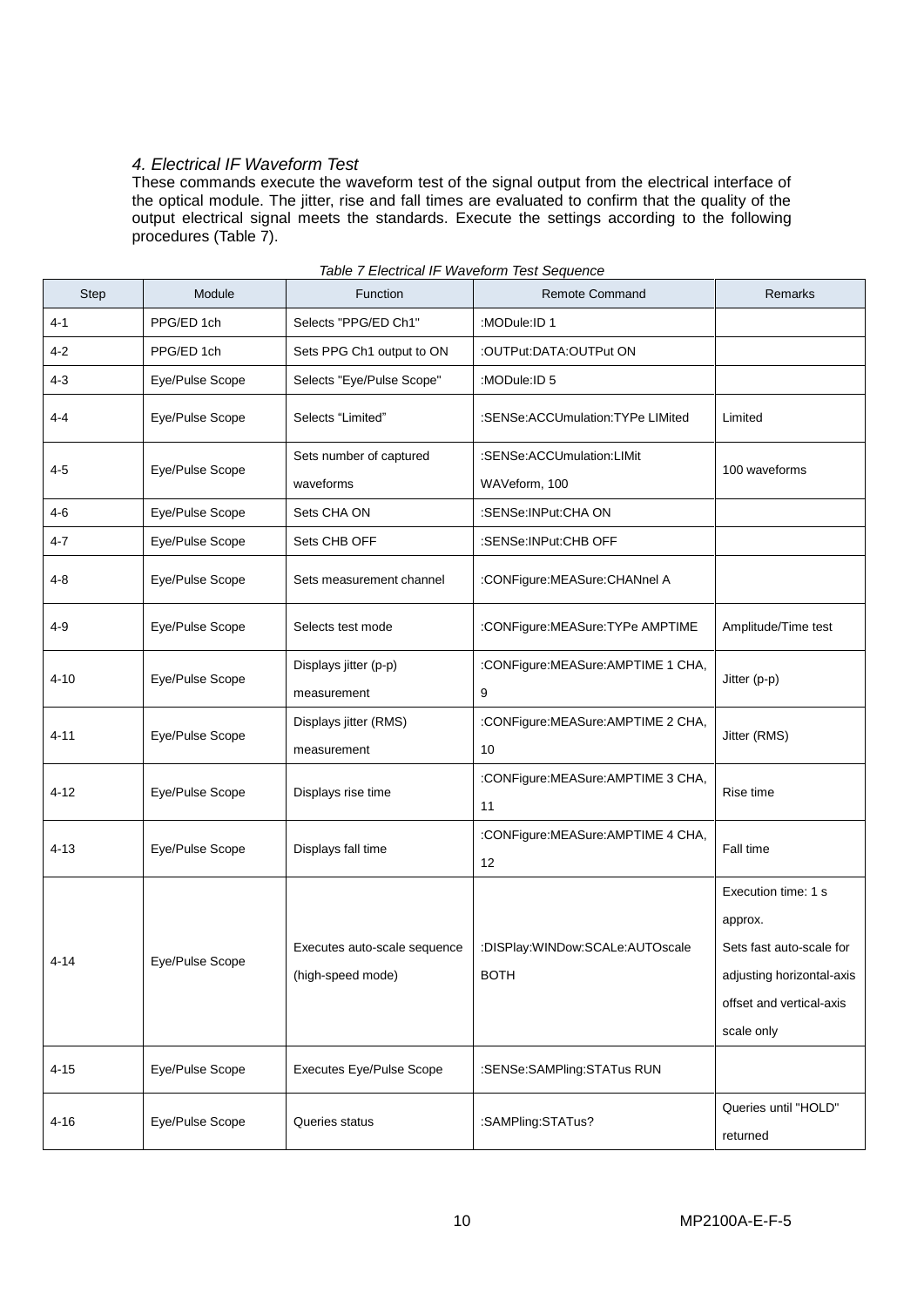| $4 - 17$ | Eye/Pulse Scope | Queries jitter (p-p) value   | :FETCh:TIME:JITTer:PPeak?                                                       | Jitter (p-p) |
|----------|-----------------|------------------------------|---------------------------------------------------------------------------------|--------------|
| $4 - 18$ | Eye/Pulse Scope | Queries jitter (RMS) value   | :FETCh:TIME:JITTer:RMS?                                                         | Jitter (RMS) |
| $4 - 19$ | Eye/Pulse Scope | Queries measured rise time   | :FETCh:TIME:TRISe?                                                              | Rise time    |
| $4 - 20$ | Eye/Pulse Scope | Queries measured fall time   | :FETCh:TIME:FTIMe?                                                              | Fall time    |
| $4 - 21$ | Eye/Pulse Scope | Copies screen data           | :SENSe:EYEPulse:PRINt:COPY<br>"10G SN1234 E", "D:\\ User\\ 10G",<br><b>JPEG</b> |              |
| $4 - 22$ | Common          | Transfers copied screen data | :SYSTem:DISPlay:DATA?                                                           | (Note 1)     |

(Note 1) Binary data starts at the header number symbol (#) and continues until after the numeric indicating the data length. When the character after the number symbol (#) is not 0, it indicates the number of figures in the data length; the binary data continues after the numeric indicating the data length.

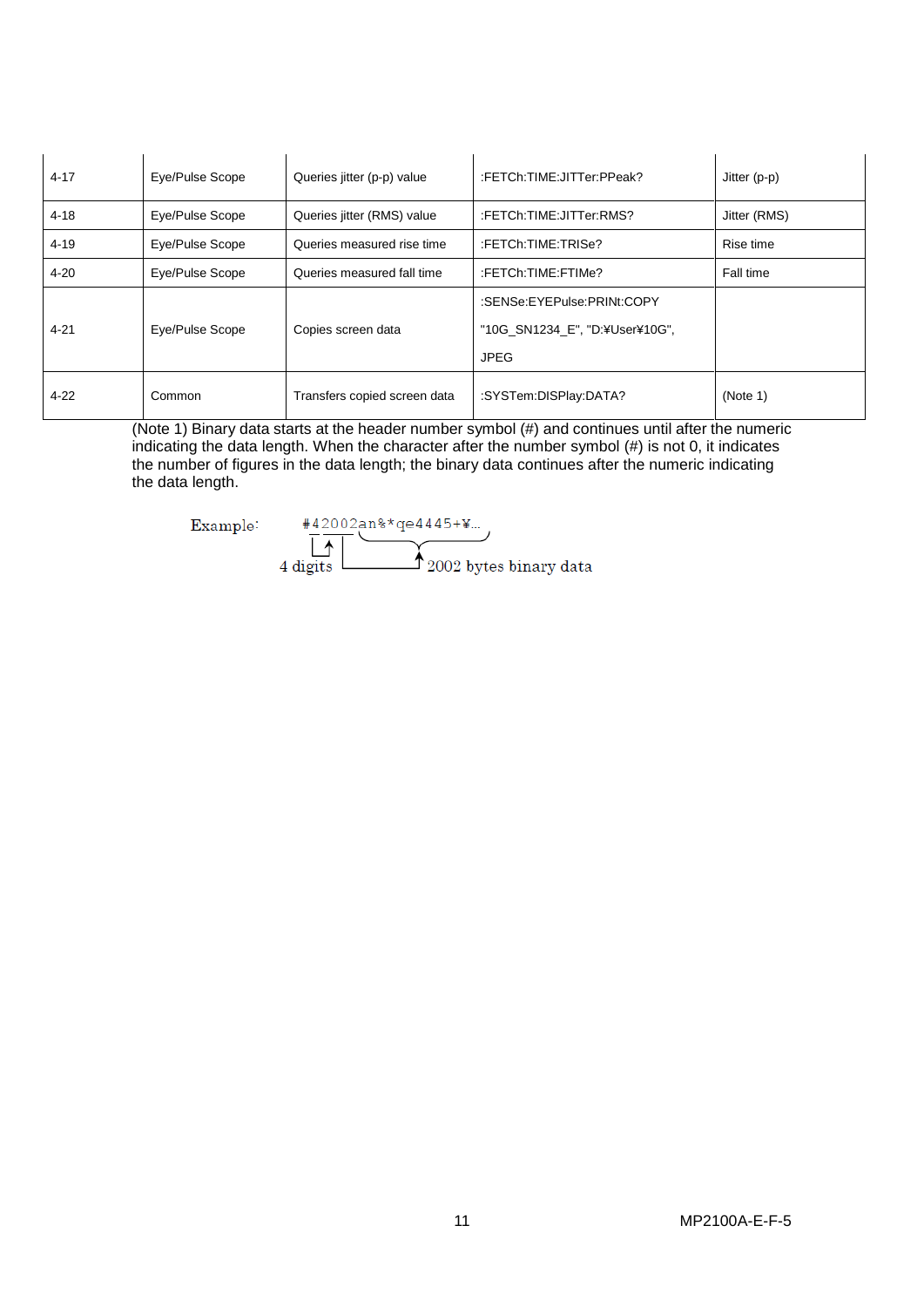## *5. Optical RX Sensitivity Test (MP2100A)*

These commands execute the optical RX sensitivity test. The optical RX sensitivity test is a key test item for quantifying the load bearing capacity of the optical receiver and confirms the minimum optical power recognized as a signal. In concrete terms, the bit error rate is measured using an optical attenuator to reduce the optical power and a BERT. Generally, it is the optical power when there are no errors in 1 x 10<sup>-12</sup> bits. Execute the settings according to the following procedures (Table 8).

| <b>Step</b> | Module     | Function                                                                  | <b>Remote Command</b>                                                                               | Remarks                                                                                                                                                                    |  |
|-------------|------------|---------------------------------------------------------------------------|-----------------------------------------------------------------------------------------------------|----------------------------------------------------------------------------------------------------------------------------------------------------------------------------|--|
| $5 - 1$     | PPG/ED 1ch | Selects "PPG/ED Ch1"                                                      | :MODule:ID 1                                                                                        |                                                                                                                                                                            |  |
| $5 - 2$     | ED 1ch     | Set pattern logic                                                         | SENSe: PATTern: LOGic NEG                                                                           |                                                                                                                                                                            |  |
| $5-3$       | PPG/ED 1ch | Sets PPG output to ON                                                     | :OUTPut:DATA:OUTPut ON                                                                              |                                                                                                                                                                            |  |
| $5 - 4$     | PPG/ED 1ch | Sets ED 1ch to Single                                                     | :SENSe:MEASure:EALarm:MODE                                                                          | Single                                                                                                                                                                     |  |
|             |            | measurement                                                               | SINGle                                                                                              |                                                                                                                                                                            |  |
| $5-5$       | PPG/ED 1ch | Sets single measurement time<br>(100 s, or 1 minute 40)<br>seconds, here) | :SENSe:MEASure:EALarm:PERiod<br>0,0,1,40                                                            | Ex.100 s (1 minute 40<br>seconds)                                                                                                                                          |  |
| $5-6$       | PPG/ED 1ch | Starts BER measurement                                                    | :SENSe:MEASure:STARt                                                                                | Reduces ATT value until                                                                                                                                                    |  |
| $5 - 7$     | PPG/ED 1ch | Checks error count                                                        | :STAT:OPER:ENAB 16<br>:STATus:OPERation:CONDition?<br>:CALCulate:DATA:EALarm?<br>"CURRent:ER:TOTal" | no errors and repeats<br>BER measurement over<br>Can quickly detect<br>presence/absence of<br>errors<br>using:STAT:OPER:EN<br>AB 16<br>and:STATus:OPERatio<br>n:CONDition? |  |

|  | Table 8 RX Sensitivity Test Sequence |
|--|--------------------------------------|
|  |                                      |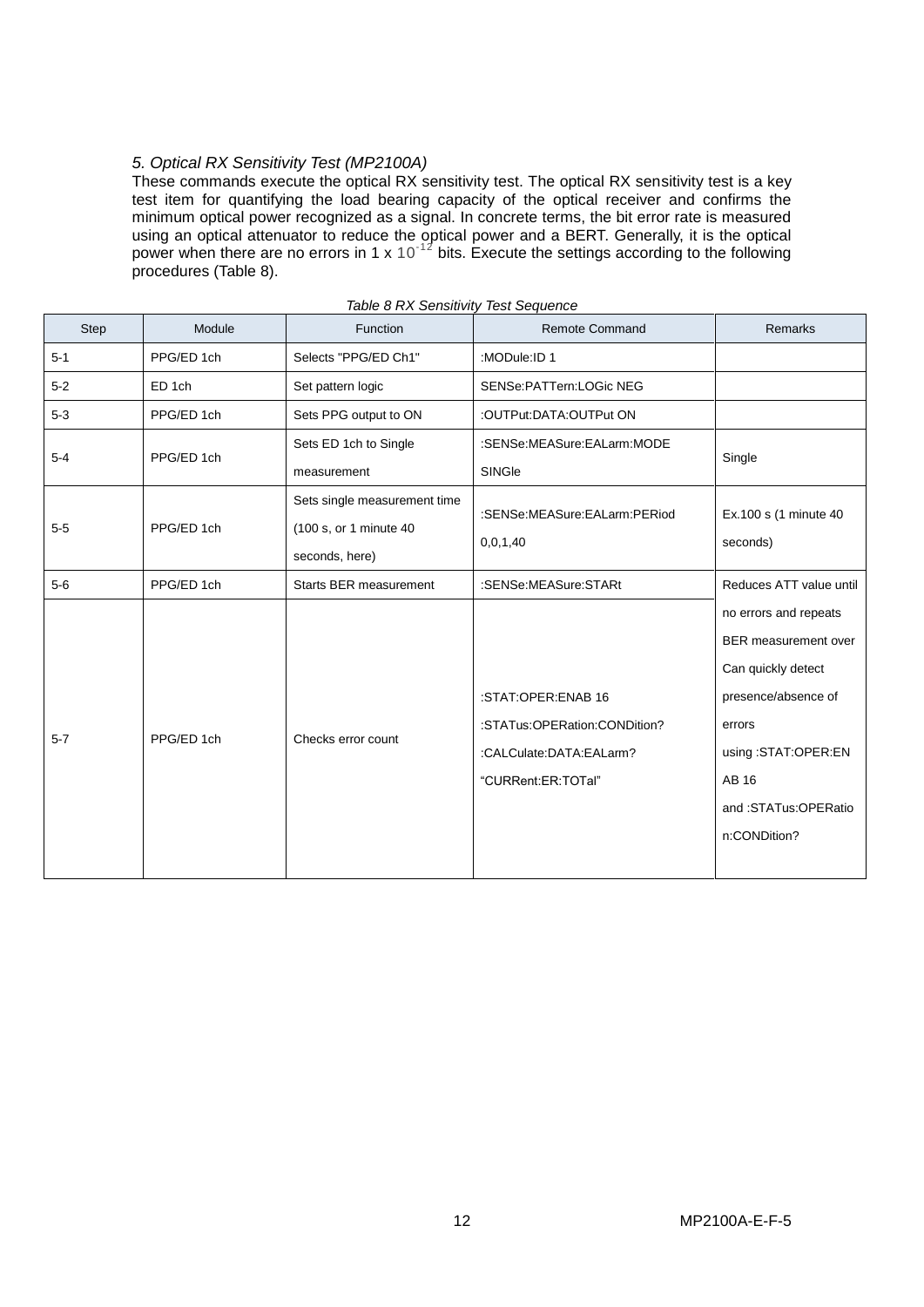## **Sample Sequence**

```
 private void Sequence_MP210xA_Measurement()
\{ Boolean Flg = true; //True:MP2100A,False:MP2102A
            //0. Berfore Use
            Send(":SYSTem:MEMory:INITialize");
            Send(":MODule:ID 5");
           Send(":CALibrate:AMPLitude");
            //1a. Initial Setting (MP2100A)
           if (Flg  == true)\{ Send(":MODule:ID 1");
               Send(":DISPlay:ACTive 1");
                Send(":SENSe:PARam:AEXECute 1,0,1,0,¥"10G_LAN¥",10312500,0,PRBS31,0.5");
                Send(":OUTPut:SYNC:SOURce PPG1CLOC8");
                Send(":INPut:DATA:INTerface DATA");
 Send(":MODule:ID 4");
 Send(":SENSe:INPut:FILTer 5");
               Send(":SENSe:INPut:WAVLength 1310");
                Send(":CONFigure:EXRCorrection 1");
               Send(":CONFigure:EXRCorrection:FACTor 3.00");
               Send(":MODule:ID 5");
               Send(":DISPlay:ACTive 5");
                Send(":SENSe:OPTion:MAX:SAMPles:NUMber 2039");
                Send(":CONFigure:TRACking:DRATe 1");
           Send(":CONF:TRAC:DRAT:MAST 0");
 }
            //1b. Initial Setting (MP2102A)
            else {
                Send(":MODule:ID 4");
               Send(":SENSe:INPut:FILTer 5");
               Send(":SENSe:INPut:WAVLength 1310");
                Send(":CONFigure:EXRCorrection 1");
               Send(":CONFigure:EXRCorrection:FACTor 3.00");
                Send(":MODule:ID 5");
               Send(":DISPlay:ACTive 5");
                Send(":SENSe:OPTion:MAX:SAMPles:NUMber 2039");
                Send(":SENSe:TIME:DATRate 10.3125Gbps");
                Send(":SENSe:TIME:DIVRatio 16,CLKR");
                Send(":SENSe:TIME:ACQClock?");
 }
            //2. ExR Adjustment
           Send(":MODule:ID 1");
           Send(":OUTP:DATA:OUTP ON");
           Send(":MODule:ID 5");
           Send(":DISPlay:ACTive 5");
           Send(":SENSe:INPut:CHA OFF");
           Send(":SENSe:INPut:CHB ON");
           Send(":ACCUmulation:TYPe PERSistency");
            Send(":CONFigure:MEASure:CHANnel B");
            Send(":DISPlay:WINDow:Y:DIVision:CHB 200");
            Send(":CONFigure:MEASure:TYPe AMPTIME");
           Send(":CONF:MEAS:AMPTIME1 CHB,6");
           Send(":CONF:MEAS:AMPTIME2 CHB,8");
           Send(":SAMPling:STATus RUN");
           int count = 0;
            while (true)
 {
                Send(":FETCh:AMPLitude:AVEPower?");
               Send(":FETCh:AMPLitude:EXTRatio?");
                Send(":DISPlay:WINDow:GRAPhics:CLEar");
               count++;if (count == 10) {
```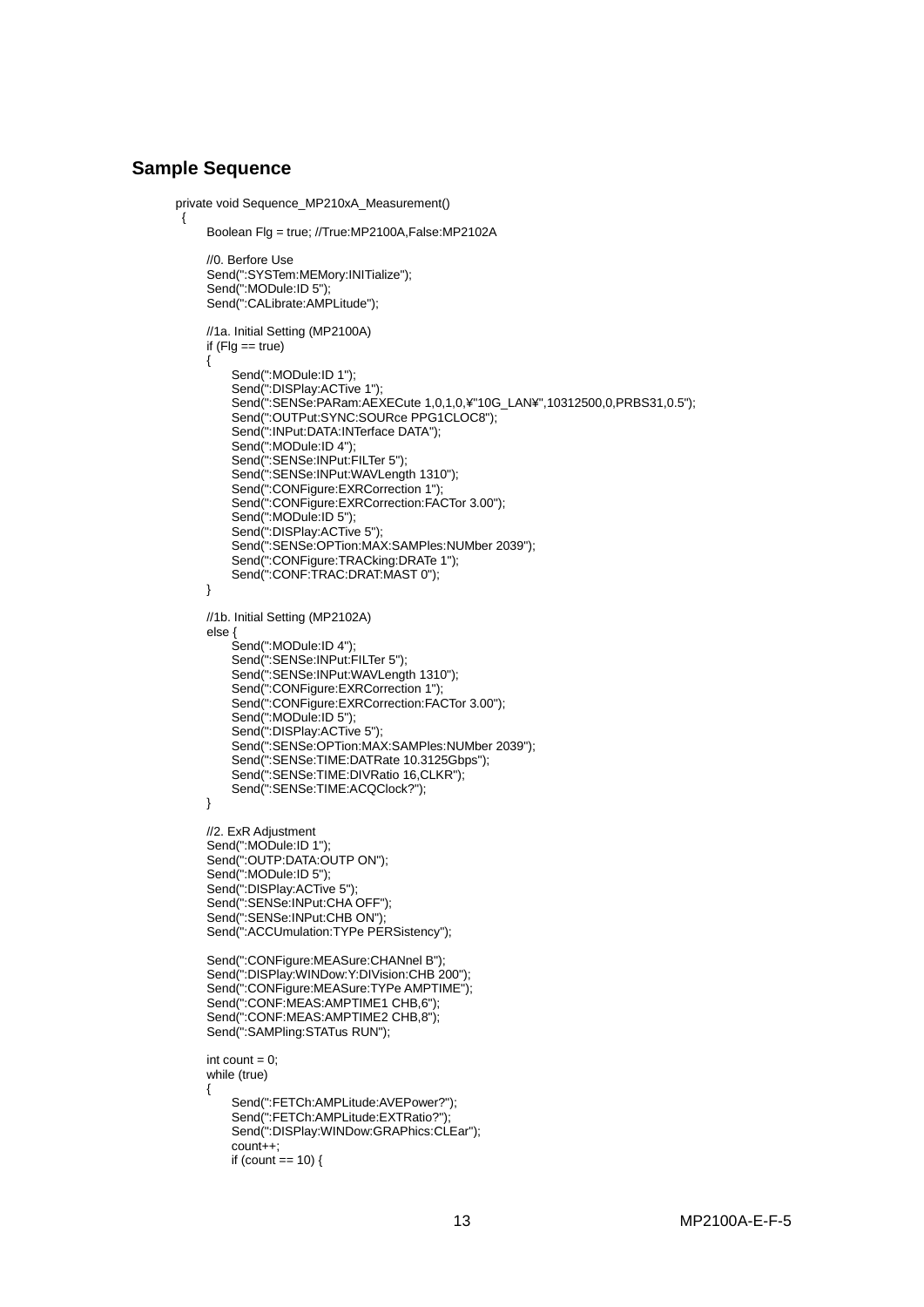```
break;
```

```
 }
 }
            //3. Waveform Test on Optical
            Send(":MODule:ID 1");
            Send(":OUTP:DATA:OUTP ON");
           Send(":MODule:ID 5");
           Send<sup>("</sup>:DISPlay:ACTive 5");
 Send(":SENSe:ACCUmulation:TYPe LIMited");
 Send(":SENSe:ACCUmulation:LIMit WAVeform,100");
            Send(":SENSe:INPut:CHA OFF");
           Send(":SENSe:INPut:CHB ON");
            Send(":CONFigure:MEASure:CHANnel B");
            Send(":CONFigure:MEASure:TYPe AMPMask");
           Send(":CONFigure:MASK:TYPe 11");
           Send(":CONFigure:MEASure:AMPTIME1 CHB,4");
            Send(":CONFigure:MEASure:AMPTIME2 CHB,6");
           Send(":CONFigure:MEASure:AMPTIME3 CHB,8");
           Send<sup>("</sup>:CONFigure:MEASure:AMPTIME4 CHB,15");
            Send(":DISPlay:WINDow:SCALe:AUTOscale BOTH");
            Send(":SENSe:SAMPling:STATus RUN");
           while (true)
 {
                if (Check(Send(":SENS:SAMP:STATUS?"), "HOLD") == true)
\{ break;
 }
                Thread.Sleep(200);
 }
            Send(":CONFigure:MASK:UPDate");
            Send(":MEASure:MASK:MARGin?");
            Send(":FETCh:AMPLitude:CROSsing?");
            Send(":FETCh:AMPLitude:AVEPower?");
            Send(":FETCh:AMPLitude:EXTRatio?");
            Send(":FETCh:AMPLitude:OMA:MW?");
           Send(":SENSe:EYEPulse:PRINt:COPY ¥"10G_SN1234_O¥",¥"C:/User/10G¥",JPEG");
            Send(":SYSTem:DISPlay:DATA?");
            //4. Waveform Test on Electrical
           Send(":MODule:ID 1");
           Send(":OUTP:DATA:OUTP ON");
            Send(":MODule:ID 5");
            Send(":SENSe:ACCUmulation:TYPe LIMited");
            Send(":SENSe:ACCUmulation:LIMit WAVeform,100");
            Send(":SENSe:INPut:CHA ON");
            Send(":SENSe:INPut:CHB OFF");
            Send(":CONFigure:MEASure:CHANnel A");
           Send<sup>("</sup>:CONFigure:MEASure:TYPe AMPTIME");
            Send(":CONFigure:MEASure:AMPTIME1 CHA,9");
            Send(":CONFigure:MEASure:AMPTIME2 CHA,10");
            Send(":CONFigure:MEASure:AMPTIME3 CHA,11");
           Send<sup>("</sup>:CONFigure:MEASure:AMPTIME4 CHA.12");
            Send(":DISPlay:WINDow:SCALe:AUTOscale BOTH");
            Send(":SENSe:SAMPling:STATus RUN");
           while (true)
 {
                if (Check(Send(":SENS:SAMP:STATUS?"), "HOLD") == true)
\{ break;
 }
                Thread.Sleep(200);
 }
            Send(":FETCh:TIME:JITTer:PPeak?");
            Send(":FETCh:TIME:JITTer:RMS?");
            Send(":FETCh:TIME:TRISe?");
           Send(":FETCh:TIME:FTIMe?");
            Send(":SENSe:EYEPulse:PRINt:COPY ¥"10G_SN1234_E¥",¥"C:/User/10G¥",JPEG");
            Send(":SYSTem:DISPlay:DATA?");
```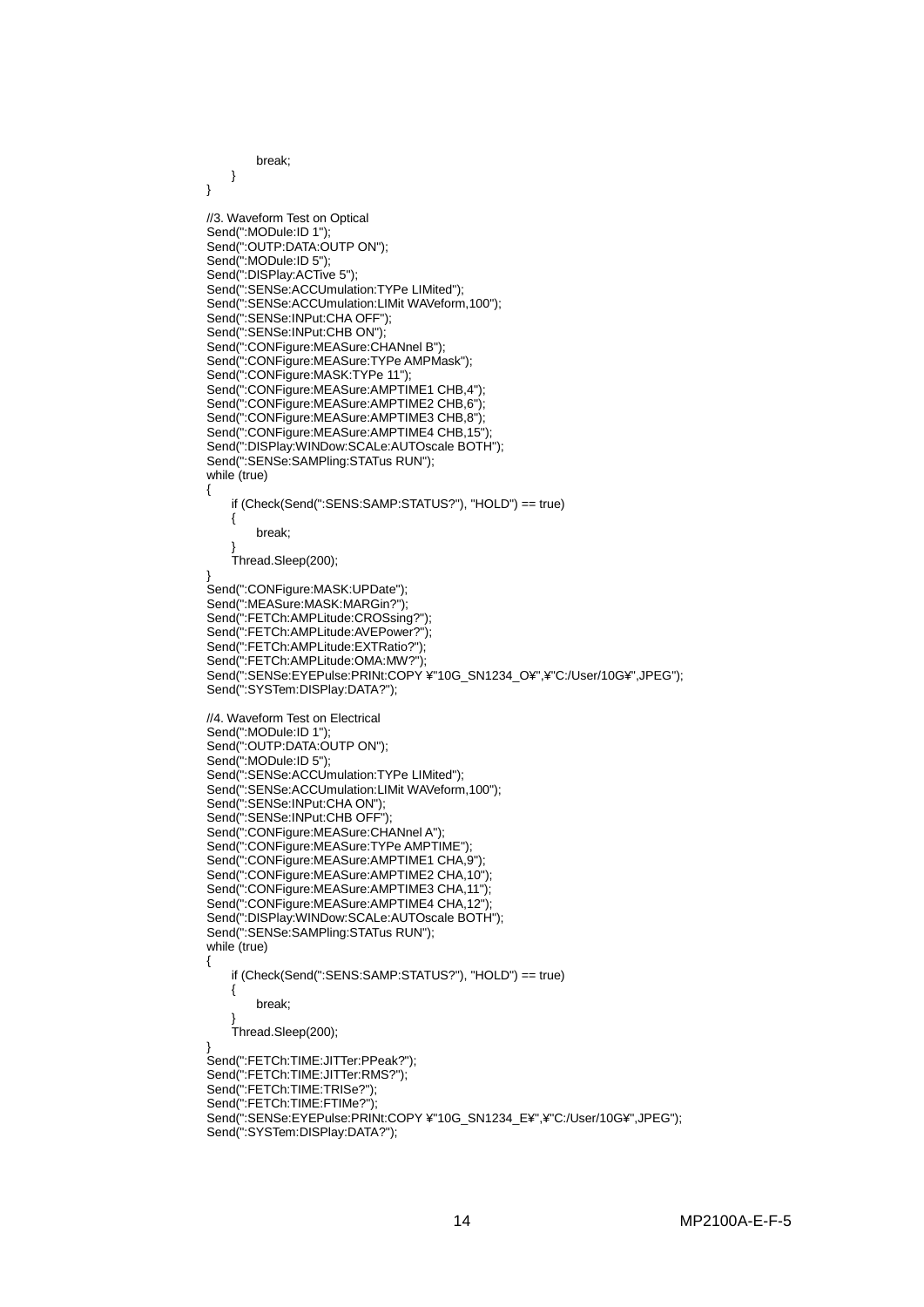```
 //5. Input Sensitivity
 Send(":MODule:ID 1");
 Send(":DISPlay:ACTive 1");
 Send(":SENSe:PATTern:LOGic NEG");
 Send(":OUTP:DATA:OUTP ON");
         Send(":SYSTem:DISPlay:RESult OFF");
 Send(":SENSe:MEASure:EALarm:MODE SINgle");
 Send(":SENSe:MEASure:EALarm:period 0, 0, 1, 40"); //100sec Measurement
 Send(":STAT:OPER:ENAB 16");
 Send(":SENSe:MEASure:STARt");
 Send(":CALCulate:DATA:EALarm? ¥"CURRent:ER:TOTal¥"");
          //Error Check
         if (ER\_str != 0) //Error occur
\{//Change ATT value
 }
          while (true)
\{ if (Check(Send(":STATus:OPERation:CONDition?"), "0") == true) 
         {
                 Send(":CALCulate:DATA:EALarm? ¥"CURRent:ER:TOTal¥"");
                 break;
 }
         Thread.Sleep(200);
 }
```
}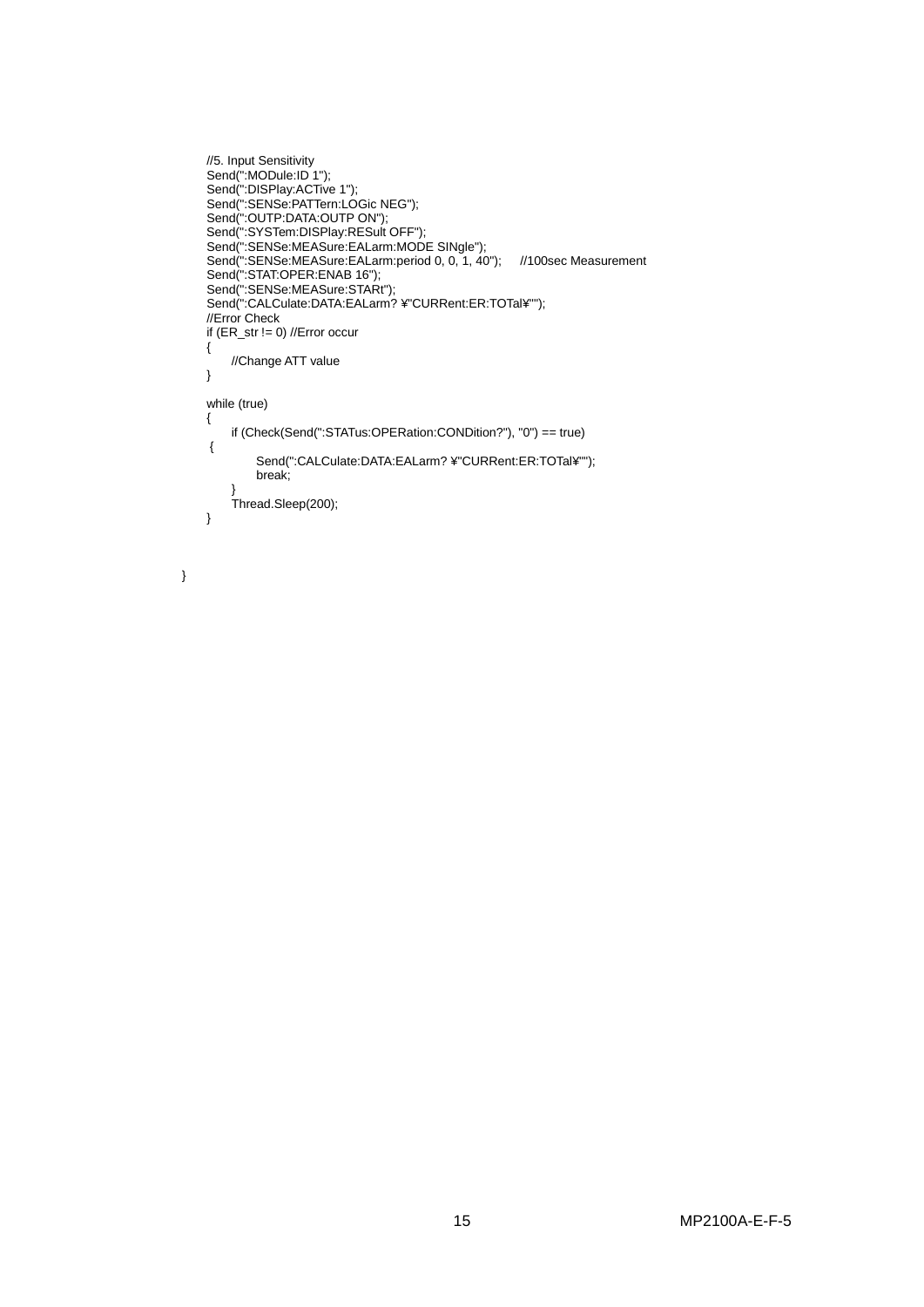## **Conclusion**

This document introduces the ideal measurement sequence using the MP2100A/MP2102A to support fast and stable production of optical modules. Anritsu suports the best measurement procedures for improving customers' production quality assurance and increasing product competitiveness.